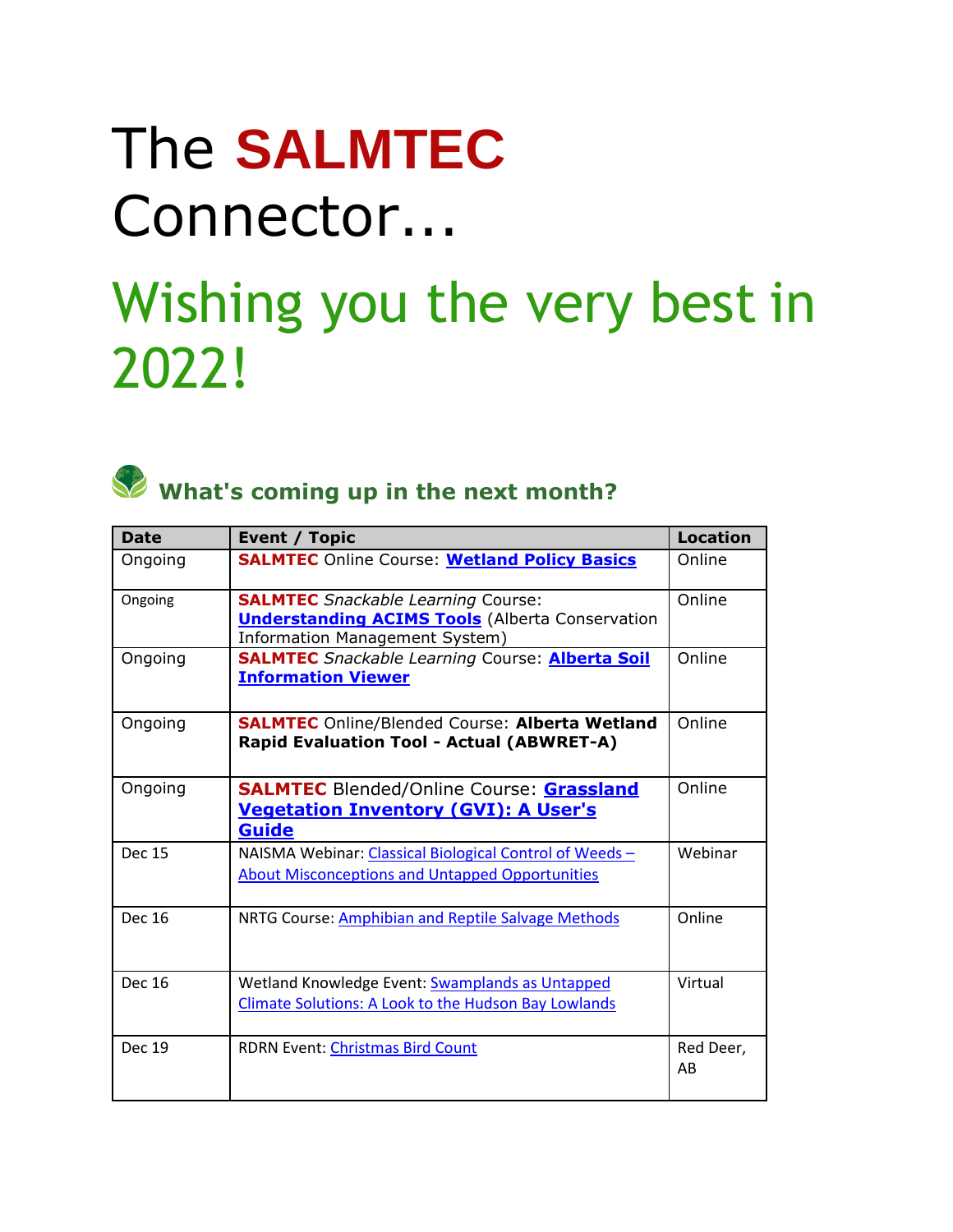| Jan 4, 6, 11,<br>13 & 18 | NRTG Course: Wildlife Survey Methods                                                                                                                                | Online                             |
|--------------------------|---------------------------------------------------------------------------------------------------------------------------------------------------------------------|------------------------------------|
| Jan 8                    | Fiera Biological Consulting Workshop: Snow-tracking Field<br><b>Essentials</b>                                                                                      | Elk Island<br>National<br>Park, AB |
| Jan 10                   | NRTG Course: Fish Habitat Restoration - Prescription<br>Development                                                                                                 | Online                             |
| Jan 10-11                | <b>NRTG Course: eDNA Methods</b>                                                                                                                                    | Online                             |
| Jan 11-12                | NRTG Course: Fish Habitat Restoration - Instream<br><b>Techniques</b>                                                                                               | Online                             |
| <b>Jan 12</b>            | Wetland Knowledge Event: Swamplands: Tundra Beavers,<br><b>Quaking Bogs, and the Improbable World of Peat</b>                                                       | Webinar                            |
| <b>Jan 12</b>            | Native Plant Materials Virtual Conference: Bridging the Gap:<br><b>Connecting Native Plant Materials Development with</b><br><b>Successful Habitat Restoration</b>  | Virtual                            |
| <b>Jan 13</b>            | <b>CREDtalks Live Webinar: An Overview of Climate Change in</b><br>Southeast British Columbia: Climate History, Climate<br>Projections and the Scope of the Problem | Zoom                               |
| Jan 14                   | APEGA Webinar: Fundamentals of Sustainable Remediation                                                                                                              | Webinar                            |
| Jan 17-18                | <b>NRTG Course: Ichthyology</b>                                                                                                                                     | Online                             |
| <b>Jan 20</b>            | <b>CREDtalks Live Webinar: Recent and Projected Changes in</b><br>Snow and Ice in the Columbia Basin                                                                | Zoom                               |
| Jan $24$ – Feb<br>25     | NRTG Course: Aboriginal Guardian Program                                                                                                                            | Online                             |
| Jan 25-26                | NRTG Course: Fish Habitat Restoration - Off-Channel<br><b>Techniques</b>                                                                                            | Coquitlam,<br><b>BC</b>            |
| <b>Jan 26</b>            | SER Event: Precision restoration: A necessary approach to<br>foster forest recovery in the 21st century                                                             | Webinar                            |
| <b>Jan 27</b>            | REDO Interactive Event: Restoration of Environments &<br><b>Design Overview</b>                                                                                     | Online                             |